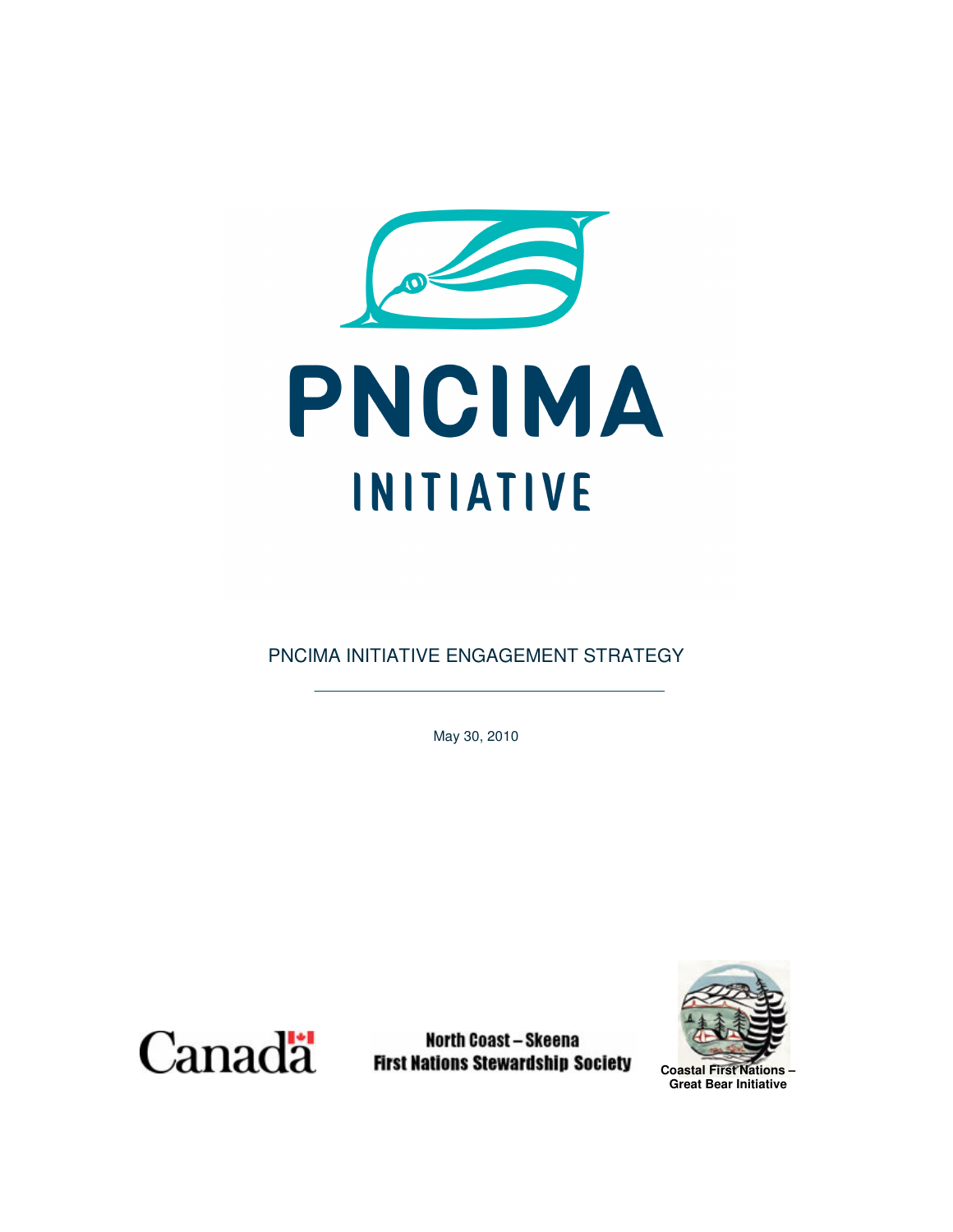

# **INTRODUCTION**

### **Purpose of this Document**

This document outlines a strategy for how interested and affected parties can participate in the development of an Integrated Management Plan for the Pacific North Coast Integrated Management Area (PNCIMA). The document also summarizes input received to date from interested and affected parties regarding their participation, and describes how this input has been incorporated in the draft strategy.

Two background documents provide additional information and context for this Engagement Strategy. 'The Context for the PNCIMA Initiative Planning Process' describes why integrated management is important, and the governance arrangements and legislation that guide the PNCIMA initiative. 'The PNCIMA Initiative Planning Process Overview' outlines the planning process steps, outputs and timelines. Both documents are available on the PNCIMA initiative website (www.pncima.org).

The Engagement Strategy is intended to be a "living" document, which the PNCIMA Planning Office will continue to modify as more is learned about what is working and what can be improved. Ongoing public feedback about their experience with the collaborative PNCIMA planning process will be critical to informing these modifications.

### **Background**

Canada's Oceans Act is the legislation that guides integrated management planning. It emphasizes collaboration between the Minister of Fisheries and Oceans and other ministers, boards and agencies of the Government of Canada, provincial and territorial governments, affected aboriginal organizations, coastal communities and other persons and bodies, including those bodies established under land claims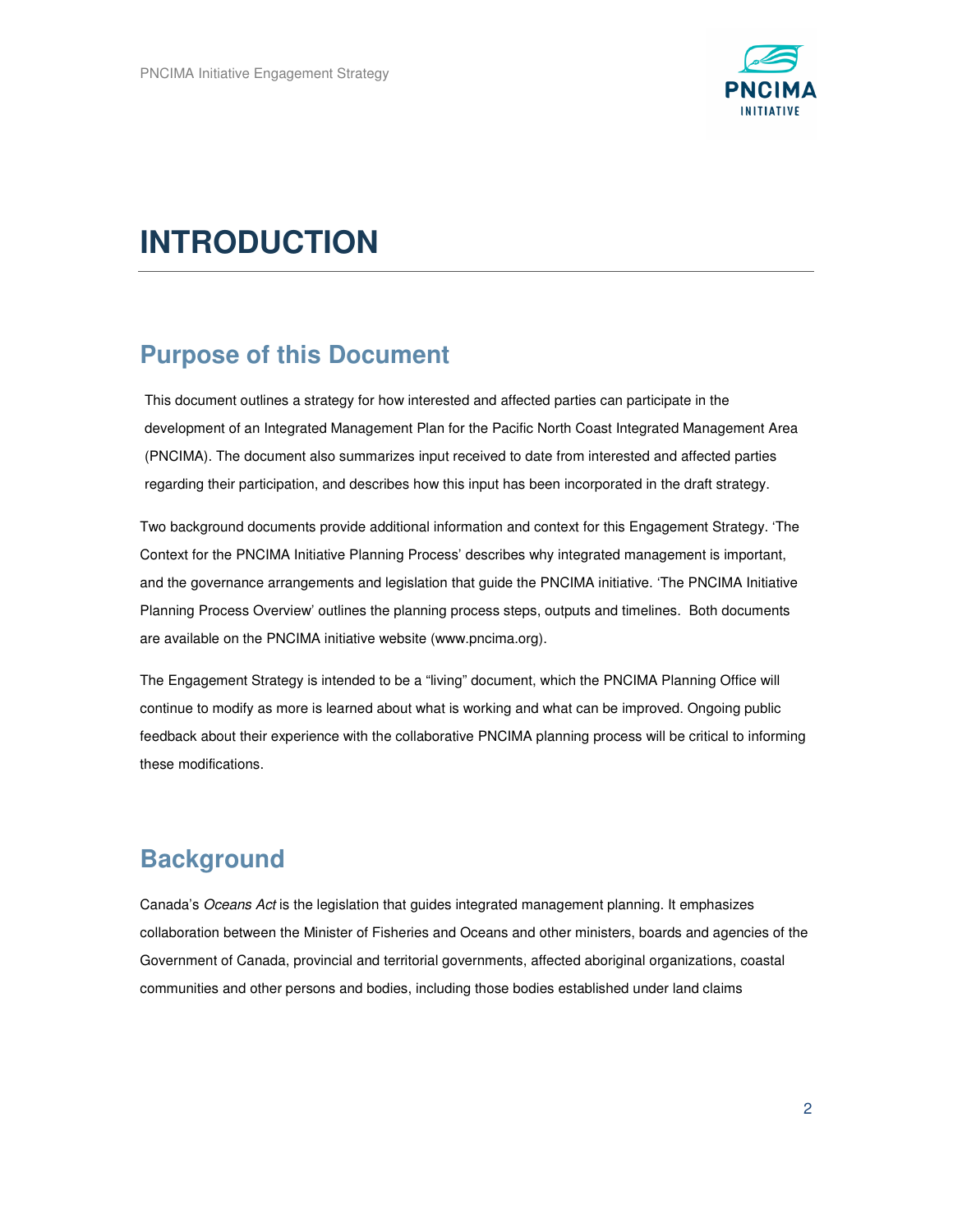

agreements.<sup>1</sup> By working together to plan how resources may be used and conserved, an integrated management plan can be developed that will have long term value.

A collaborative approach to planning for PNCIMA is intended to:

- promote a shared understanding of the PNCIMA region and oceans management;
- strengthen relationships; and
- contribute to well-informed recommendations for an integrated management plan.

The planning process will involve sharing interests, identifying opportunities to pursue common or compatible objectives, and proposing strategies and plans for reconciling divergent objectives. Recommended strategies and plans will support existing authorities with mandates related to oceans management.

### **Initial Engagement and Feedback**

The PNCIMA initiative held its introductory Forum March 26-27, 2009 in Richmond, British Columbia. Attended by over 300 people, in addition to approximately 80 more people who participated through webcasting, the Forum launched the integrated management planning process for the Pacific North Coast and provided an opportunity to learn and contribute to defining the process. The Forum was preceded by five preparatory meetings in the communities of Skidegate, Masset, Prince Rupert, Kitimat and Port Hardy.

Generating ideas for an engagement strategy was a central objective for the PNCIMA Forum and associated meetings. Participants at these meetings suggested that the way their perspectives are acknowledged and considered throughout the PNCIMA initiative should be fundamental to its resulting outputs and recommendations. The Executive Summary from the 2009 PNCIMA Forum identified the following themes regarding stakeholder engagement:

• **Relationships and Trust**: The success of the PNCIMA initiative will depend on the ability to develop relationships and especially trust.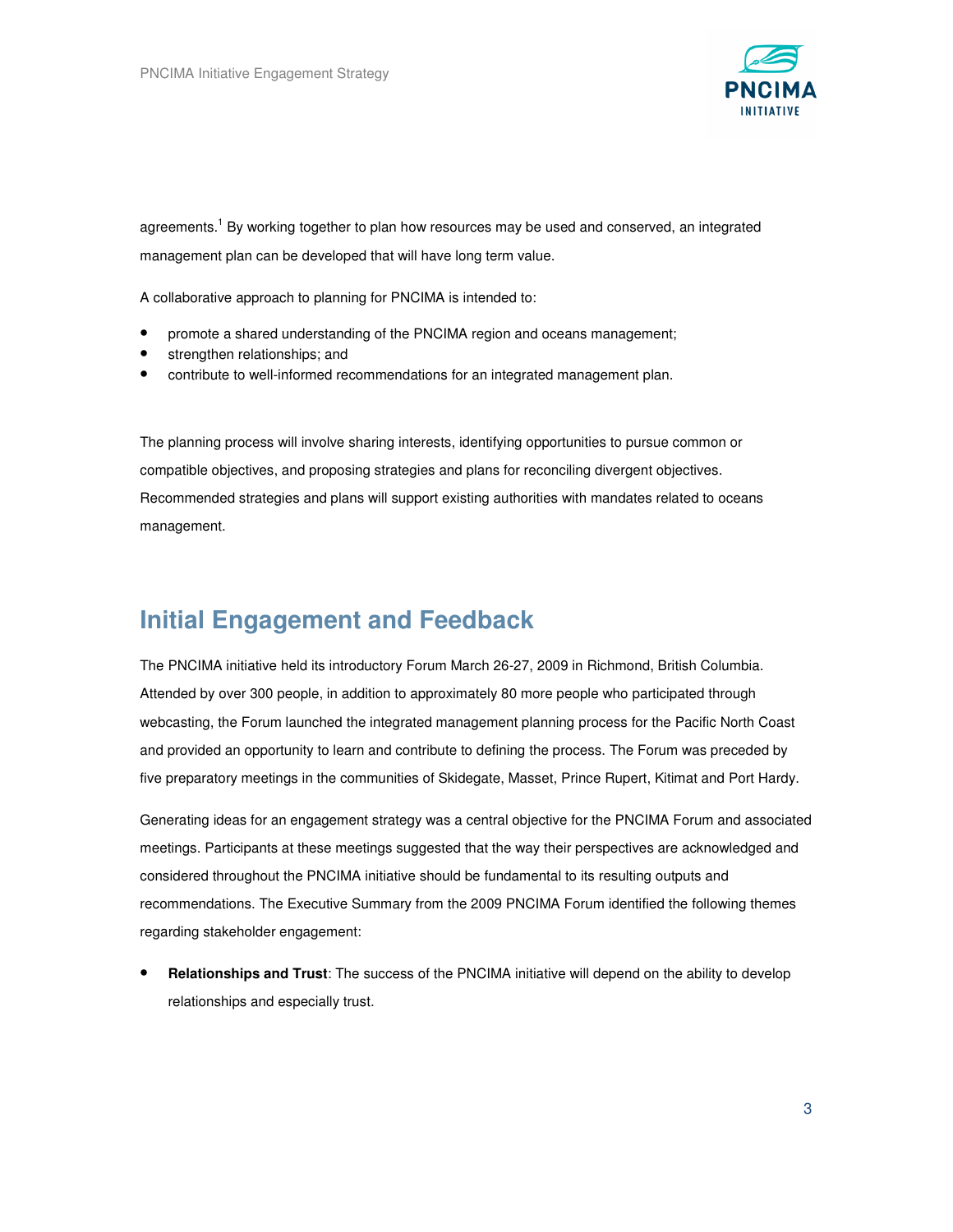

- **Representation**: Addressing the concept of representation is an important first step in establishing trust and relationships. Representation is a responsibility suggesting a need for accountability when expressing the interests of stakeholders and in reporting back results.
- **Complexity Scale and Issues**: The scale of engagement is important. It speaks to ownership, accountability and influence over the issues most relevant to participants' area and the decisions which result.
- **Roles and Responsibilities**: The various roles of different levels of government and of stakeholders within the process have to be clarified and communicated.
- **Capacity**: The process should be appropriately funded and resourced to allow for its potential to be realized. Consistent and equitable participation across sectors is important.
- **Timeline**: A timeline for the initiative is needed. There is a need for a "roadmap" that will help participants to identify where they may access the process and be accessible to others. The "roadmap" also needs to track where parallel processes and stakeholder engagement may be happening.
- **Communication**: Participants in the process must feel as though they are contributing, are heard by others, and are respected for their contributions. Effective communication among stakeholders and with governments is necessary to develop a plan that has broad support and understanding.

Stakeholders also suggested a number of principles for the planning process. See Appendix A for the principles suggested by stakeholders and how their suggestions relate to some of the principles already proposed for the PNCIMA initiative from Canada's Oceans Act and Oceans Strategy.

Numerous multi-stakeholder meetings have been held since the Forum. A focal point of discussions in these meetings was to support understanding of how governments, First Nations, and stakeholders would work together in the planning process. To clarify this, a process structure was drafted, outlining three basic components (Fig. 1):

1) A multi-stakeholder Integrated Oceans Advisory Committee (IOAC), to help provide guidance on the planning process, its outputs, and implementation of the integrated management plan;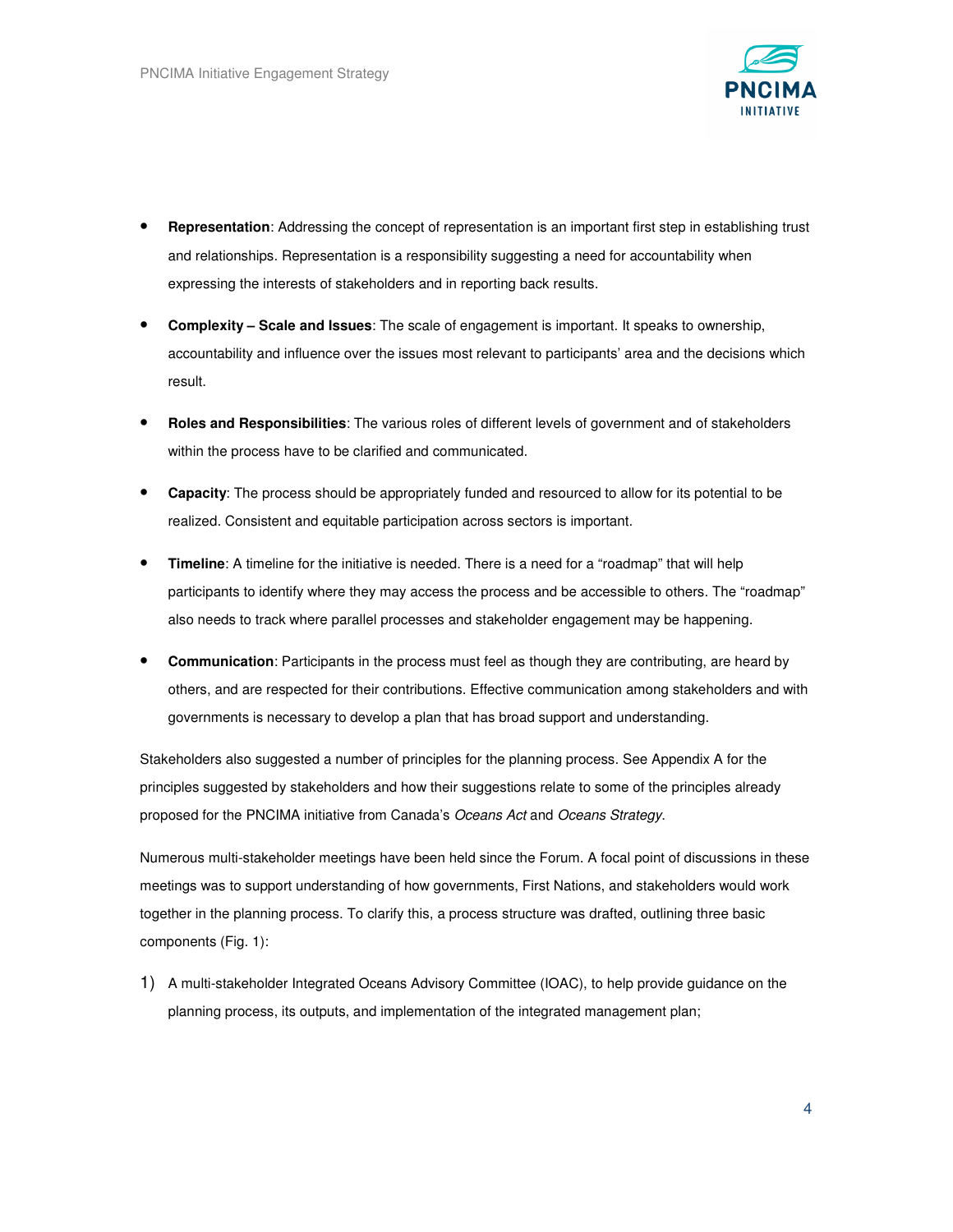

- 2) A Planning Office, to play a technical and administrative role in the planning process, and work with the IOAC on developing planning products; and
- 3) A governance framework, to support the work of the IOAC and Planning Office by providing strategic direction and executive oversight. The governance framework consists of several bodies that coordinate the input of federal governments, provincial governments, and First Nations governments on oceans management. This includes a Bilateral Coordination Steering Committee of federal agency executives and First Nations leaders, which is specific to the PNCIMA initiative and provides direction to the Planning Office.

The IOAC is described in more detail in section 2 of this document. The Planning Office and governance framework are described in more detail in the 'PNCIMA Initiative Planning Process Overview' document available on the PNCIMA initiative website (www.pncima.org).



Figure 1 – Basic planning process structure components. Dotted lines reflect the Provincial Government's current participation as an observer to the PNCIMA initiative.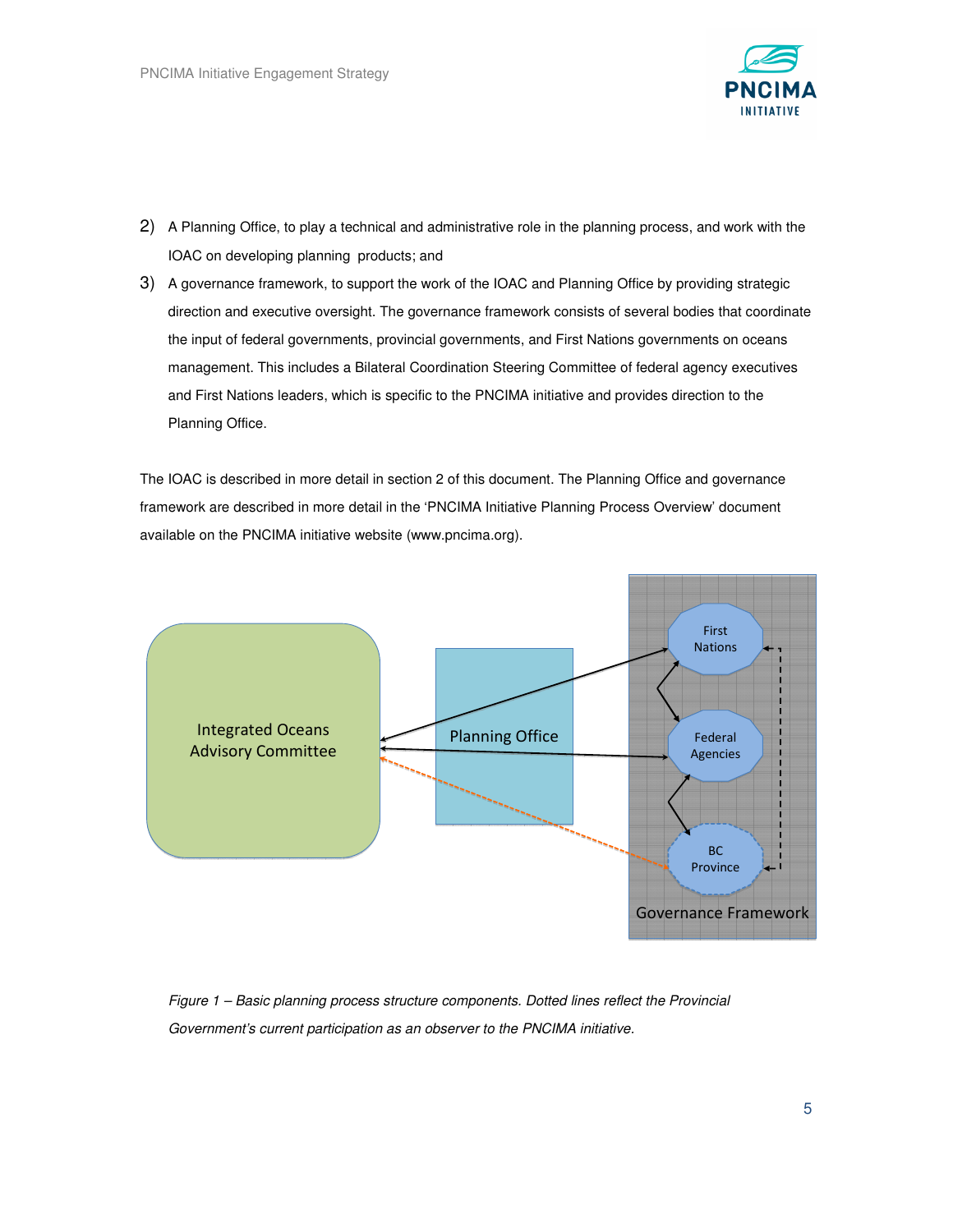

The process structure was discussed in meetings with stakeholders in the fall of 2009, and informed the development of a subsequent draft Engagement Strategy. This draft Engagement Strategy was circulated for public review in March and April 2010. Nine community meetings were held to invite feedback on the options for public and stakeholder participation in the PNCIMA planning process.

The public review generated significant feedback on the Engagement Strategy as well as other topics. This feedback has informed revisions to the Engagement Strategy, and will also inform the development of other documents, such as work plans and Terms of Reference for different committees. The full scope of public feedback is summarized in video recordings and notes from each meeting and a Proceedings Report, all available at www.pncima.org.

Modifications to the Engagement Strategy made in response to public feedback include:

- Facilitating more localized discussion and input throughout the planning process;
- Clarification of the Integrated Oceans Advisory Committee's (IOAC) roles and responsibilities;
- Clarification of how a Working Group gets created;
- Examples of how the different options for participation relate and link to one another;
- Clarification on the importance of diverse communication mediums (e.g., internet, mail, word of mouth, community bulletins, in person meetings) as ways to engage the broader public.

Together, all of these meetings have provided an indication of community and stakeholder expectations and guidance for the PNCIMA initiative. The following Engagement Strategy, as well as the 'PNCIMA Initiative Planning Process Overview' document, addresses this input from stakeholders.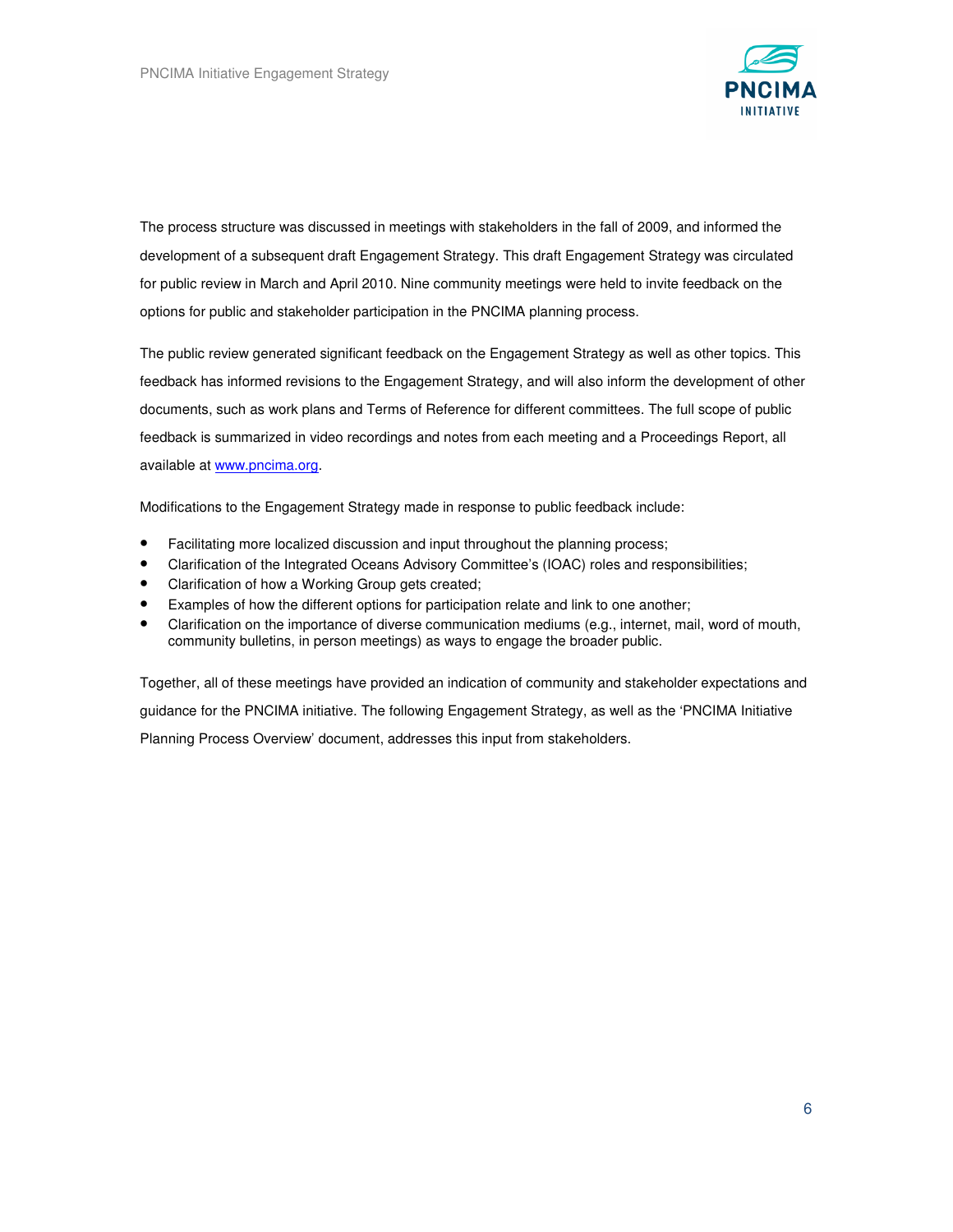

## **HOW TO GET INVOLVED**

Stakeholder participation is critical to the success of the PNCIMA planning process. To achieve effective participation, numerous options, or "mechanisms", are available (Figure 2). Stakeholders can determine which mechanisms are the most appropriate means of participation for them, recognizing that participation in one mechanism does not preclude participation in another. This approach to participation acknowledges that stakeholders may choose to participate to varying degrees at different points in the planning process, given that some mechanisms entail significantly more time, responsibility, and commitment than others.



Figure 2 – Options for participating in the PNCIMA planning process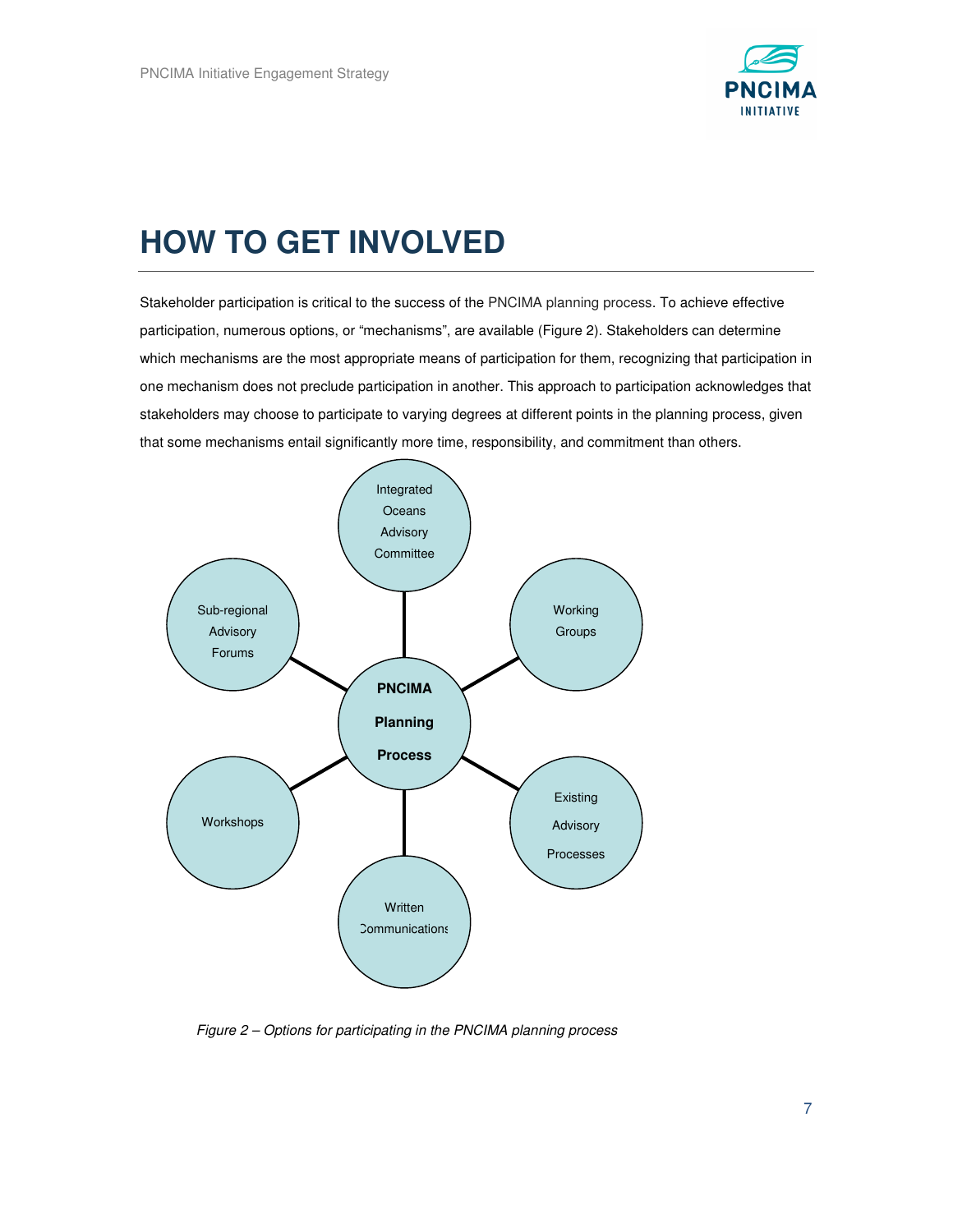

## **PNCIMA Integrated Oceans Advisory Committee**

The Integrated Oceans Advisory Committee (IOAC) will be an ongoing, multi-sector advisory body that will help provide guidance on the planning process, its outputs, and implementation of the integrated management plan. The IOAC will advise government agencies that have legislative mandates relevant to elements of the PNCIMA plan.

### **Who can participate:**

The composition and size of the IOAC reflects balanced consideration of inclusivity and efficiency (see Appendix B). The IOAC will consist of participants from:

- industry;
- coastal communities;
- recreational groups;
- environmental non-governmental organizations; and
- other interested parties

First Nations and federal and provincial governments can participate as ex-officio members in order to provide feedback on IOAC discussions, but are not "signatories" to IOAC recommendations.

The PNCIMA Planning Office will work with the IOAC at the outset of the planning process to explore options for financially supporting members' participation.

#### **Role:**

The IOAC will work collaboratively with the PNCIMA Planning Office on recommendations for an integrated oceans management plan for consideration by governments. The IOAC will seek to provide consensus recommendations. Where consensus cannot be reached, options will be reported that accurately reflect people's different perspectives.

The IOAC will receive support from the other engagement options outlined in this document in order to broaden input. For example, recommendations developed by the IOAC will be brought to the existing sectoral advisory processes for their review and feedback, which will inform the IOAC's work.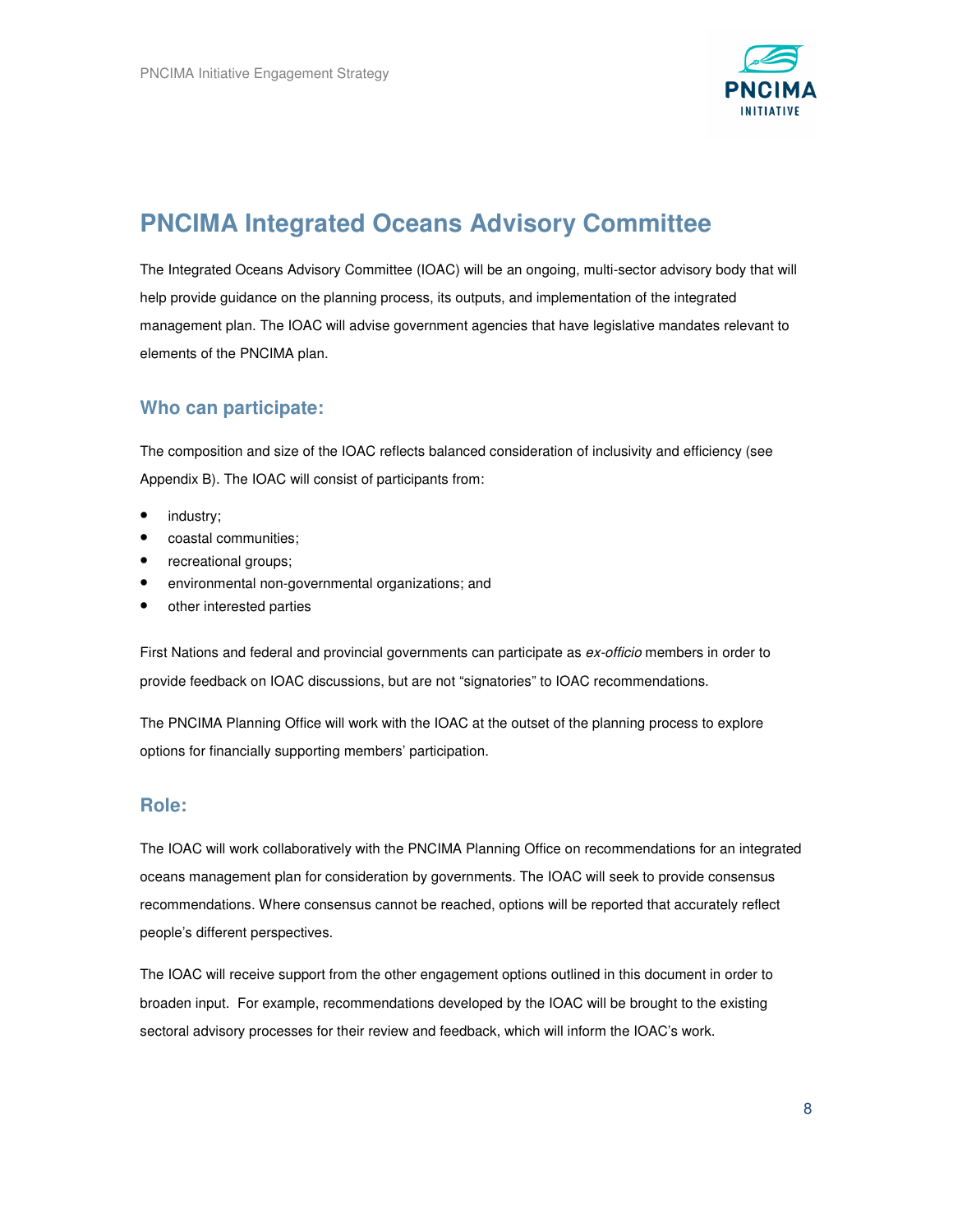

Throughout the planning process, advice and recommendations from the IOAC will be shared with the PNCIMA Bilateral Coordination Steering Committee. This will provide an opportunity for First Nations, federal agencies, and provincial agencies (should the Province of BC choose to participate) to review recommendations. Outcomes of this review will be shared with the IOAC, providing an opportunity to resolve differences on outstanding issues through dialogue, and to work towards the submission of an integrated management plan that has broad support across all of the sectors and interests participating in the process.

### **Responsibilities:**

The IOAC will provide advice and support on:

- Work plans;
- Communication and engagement activities to sectors and public;
- Prioritization of key issues and establishing working groups;
- Information and science requirements;
- Identification of process support needs, including funding for engagement and scientific advice.
- Review of a resourcing and partnering plan.
- Incorporation of results, input, or recommendations from Working Groups, workshops, Sub-regional Advisory Forums, and other means of engagement into an integrated management plan;
- Implementation of the integrated management plan(s);
- Evaluation of the planning process.

### **Meeting Frequency:**

The IOAC will meet in person every few months or more often as needed, throughout the planning process.

## **Working Groups**

Working Groups will be formed on a time-limited basis to provide advice and recommendations on specific issues and/or products being considered in the development of the integrated management plan(s). Working Groups may be specific to a topic or to a geographic portion of the PNCIMA area, as appropriate.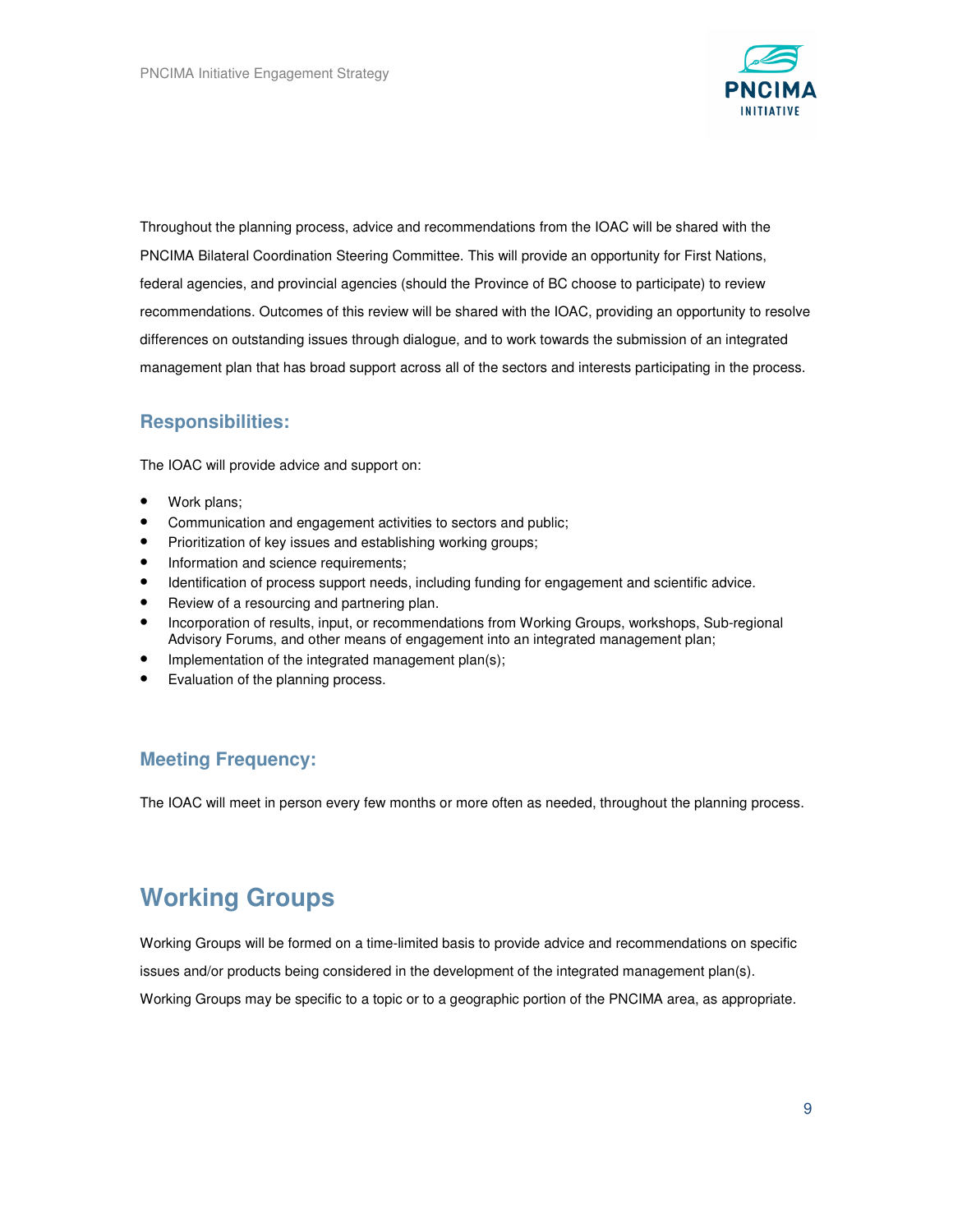

Examples of Working Group topics could include specific user group conflicts in an area, marine spill risk hazards along major shipping lanes, protected area criteria, or ecosystem-based management definition.

Working Groups will be convened based on work plans developed by the Planning Office and reviewed by the IOAC. The Planning Office will seek advice from the IOAC regarding Working Groups' proposed scope of work, Terms of Reference, and membership. The Planning Office will then be responsible for establishing the Working Group and confirming its Terms of Reference, including scope of work, duties, timelines, resources, and membership.

Working Groups will be informed by the other engagement mechanisms in order to reflect broader input. For example, results or input from relevant workshops or Sub-regional Advisory Forums (described below) could be provided to Working Groups to inform their work.

### **Who can participate:**

The composition of participants on Working Groups will depend upon the nature of the task the Working Group addresses (e.g., independent expert panel or committee of participants from governments, communities, academia, and stakeholder organizations with expertise related to the specific issue(s) being addressed). Working Groups' composition and size will enable them to work effectively.

The Planning Office will work with Working Groups as they are convened to explore options for financially supporting the participants' attendance.

#### **Role:**

Working Groups will provide advice and recommendations on specific issues and/or products being considered in the development of the integrated management plan(s).

### **Responsibilities:**

- Reviewing and developing information products related to specified planning issues;
- Identifying options for addressing issues;
- Developing advice/recommendations for the IOAC and Planning Office.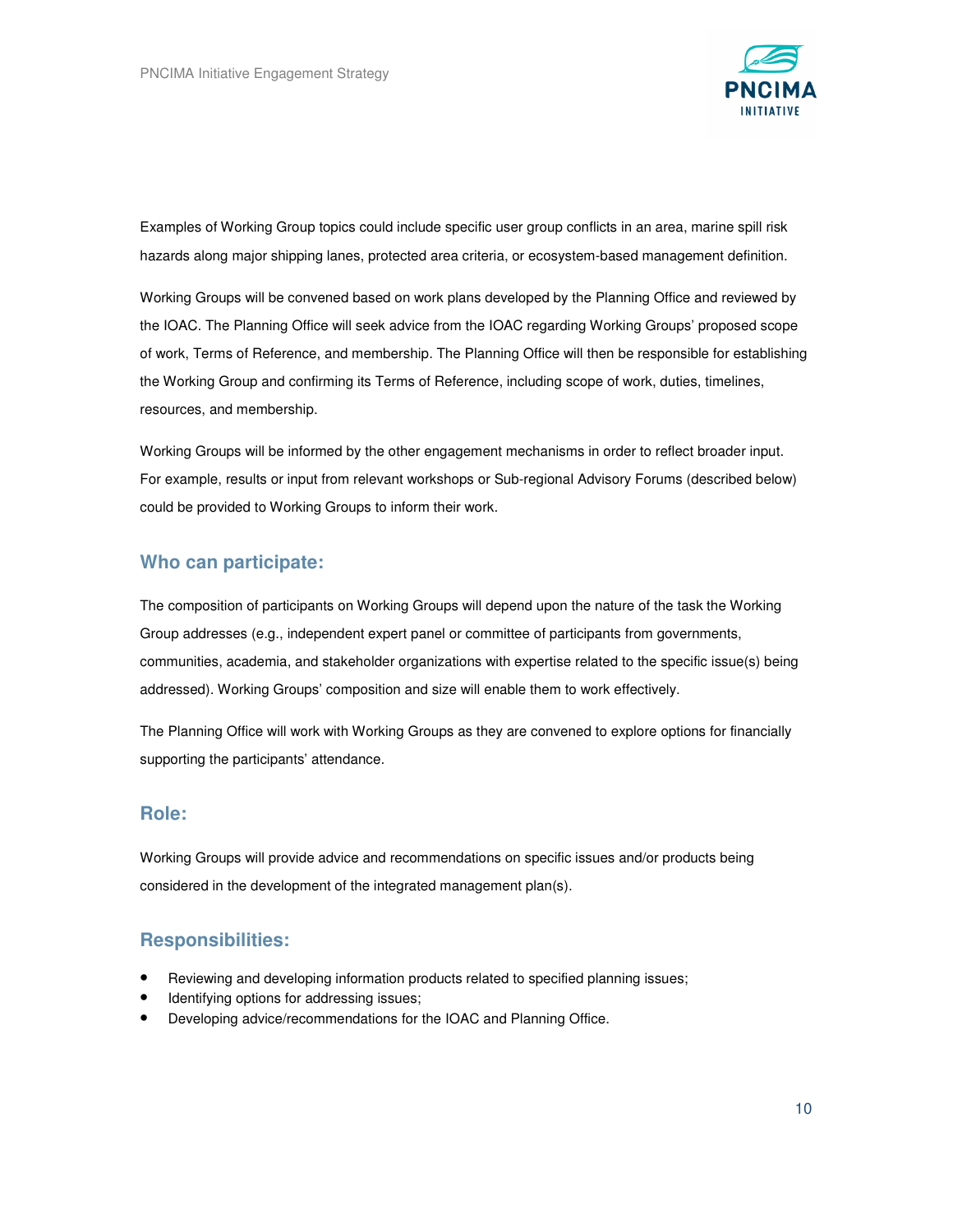

Chairs will be nominated for Working Groups. Their primary role will be to coordinate the activities of the Working Group. In addition, they will serve as a two way communication link between the IOAC and their Working Group. This will entail attending certain IOAC meetings to communicate Working Group results to the IOAC and bringing IOAC feedback on results back to the Working Group.

### **Meeting Frequency:**

Working Groups will meet monthly or more often as needed to complete work on a defined issue within specific timeframes.

### **Sub-regional Advisory Forums**

Local perspectives and knowledge are key to the PNCIMA planning process. This sentiment has been strongly expressed in many coastal communities throughout PNCIMA. In order to provide broader and recurring opportunities for localized input throughout the planning process, Sub-regional Advisory Forums will be held every 6 – 12 months in each of four regions of PNCIMA: Haida Gwaii, the north coast, the central coast, and northern Vancouver Island.

#### **Who can participate:**

Sub-regional Advisory Forums will be open to all interested parties.

#### **Role:**

To enable discussions and input at a more local scale about issues of particular local interest, and to bring local knowledge forward to inform the planning process. The Forums will help the PNCIMA Planning Office and Steering Committee report out on the progress of the PNCIMA initiative and solicit feedback. This will also provide an opportunity for local communities to share their perspectives, interests, and knowledge directly with the Planning Office and Steering Committee. The Planning Office will relay input from Forums to Working Groups and the IOAC to inform their work and advice.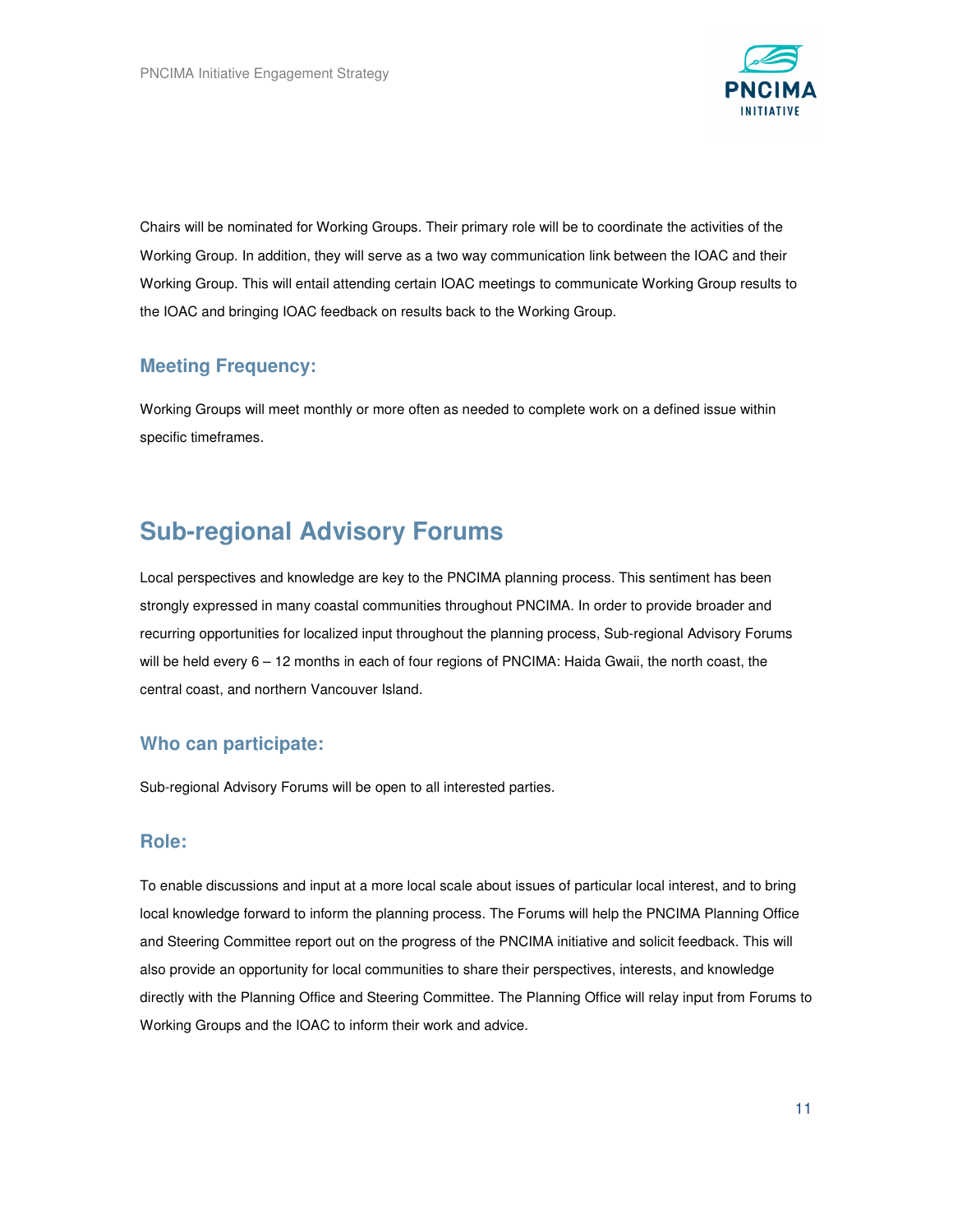

Forums may include presentations, question and answer periods, and breakout sessions that allow attendees to discuss key issues in small groups and provide feedback on plan products and local issues. There may also be presentations or participation from guest speakers with experience or expertise in marine planning at the Forums.

#### **Frequency:**

Sub-regional Advisory Forums will be  $1 - 2$  day events held every  $6 - 12$  months.

In addition to the Forums, it is anticipated that other topic-specific and area-specific meetings will take place in order to listen, inform, and invite input from interested parties throughout the planning process.

### **Existing Advisory Processes**

Numerous advisory processes already exist that offer opportunities for stakeholders to provide input to management authorities regarding ocean resources and conservation. Many of these advisory processes are specific to a marine activity (e.g., a commercial fishing advisory board), while others are specific to an area (e.g., an advisory board for the proposed Gwaii Haanas National Marine Conservation Area Reserve and Haida Heritage Site). New initiatives, such as Environment Canada's proposed Marine Wildlife Area around the Scott Islands, are also expected to involve advisory processes.

The PNCIMA initiative will not duplicate the work or responsibilities of these processes. However, due to the scope of integrated oceans management planning, in some cases the PNCIMA initiative may identify and address issues that are relevant to the work of other governance or advisory processes. In these instances, effective communication and engagement between PNCIMA and other advisory processes will be important to avoid duplication of efforts, ensure consistency in management plans, and develop plans with broad support among First Nations, governments, and stakeholders.

#### **Who can participate:**

Members of existing advisory processes.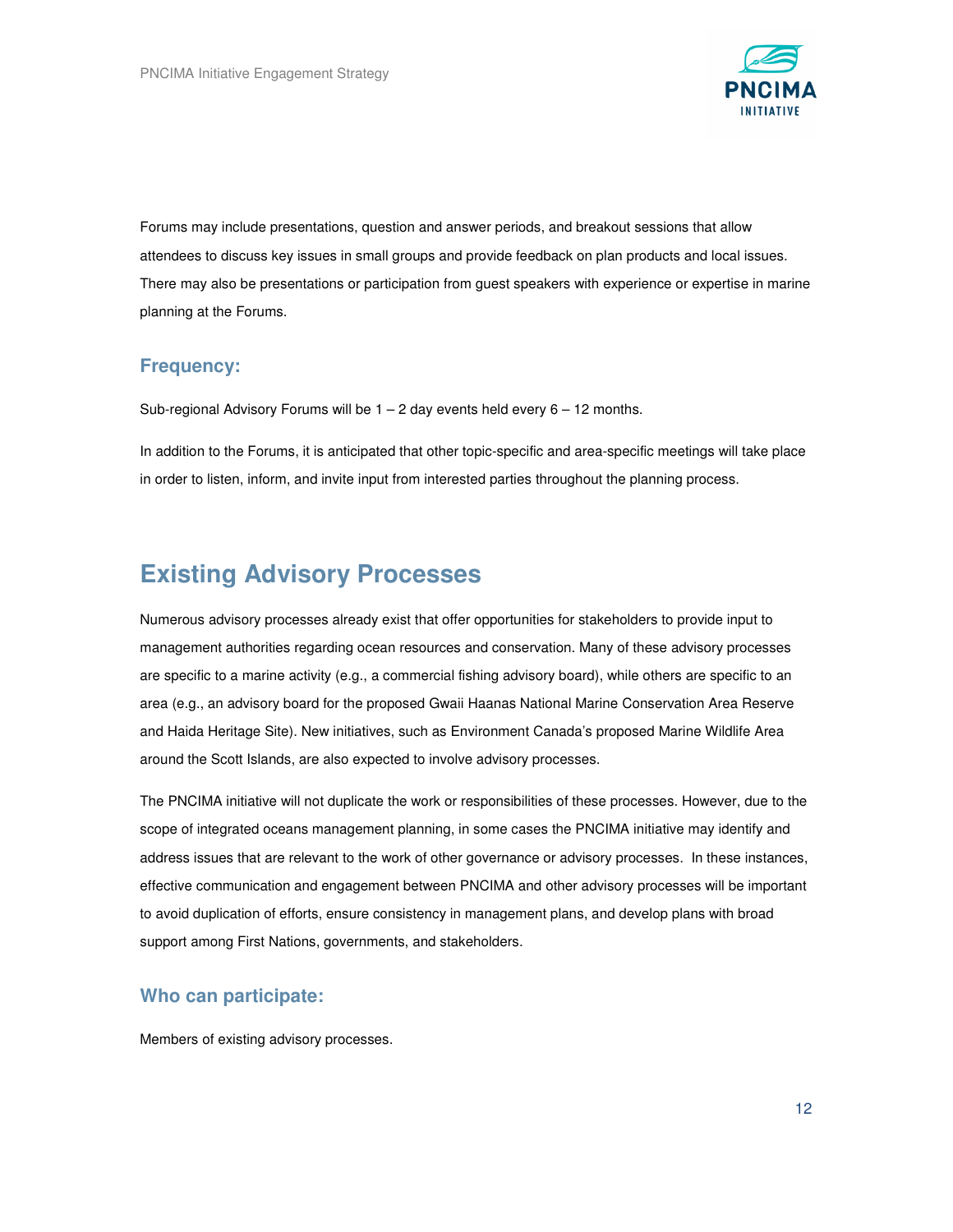

#### **Role:**

The PNCIMA initiative will look to existing advisory processes:

- as points of contact for identifying participants in PNCIMA planning activities;
- to share information and report out on progress; and
- to review PNCIMA work that is relevant to their mandate and interests.

Recommendations arising from PNCIMA discussions will be brought to existing advisory processes for their response and comment, which will inform the work of the IOAC and Working Groups within the PNCIMA initiative.

### **Frequency:**

Existing advisory processes will be contacted as necessary in accordance with each process' meeting schedule.

### **Workshops**

Workshops will be convened to conduct in-depth analysis and promote discussion about specific topics. For example, the Planning Office held a 1.5 day workshop in Prince Rupert in February 2010. Participants from industry, academia, communities, First Nations, and government reviewed pilot work on a report discussing the socio-economic and cultural features within PNCIMA. Participants identified relevant data sources, described socio-economic trends in marine activities and their communities, critiqued draft sections of the report, and helped draft plans and content for other sections of the report.

#### **Who can participate:**

Participants will typically be invited based on their interest, experience, and expertise in the topic.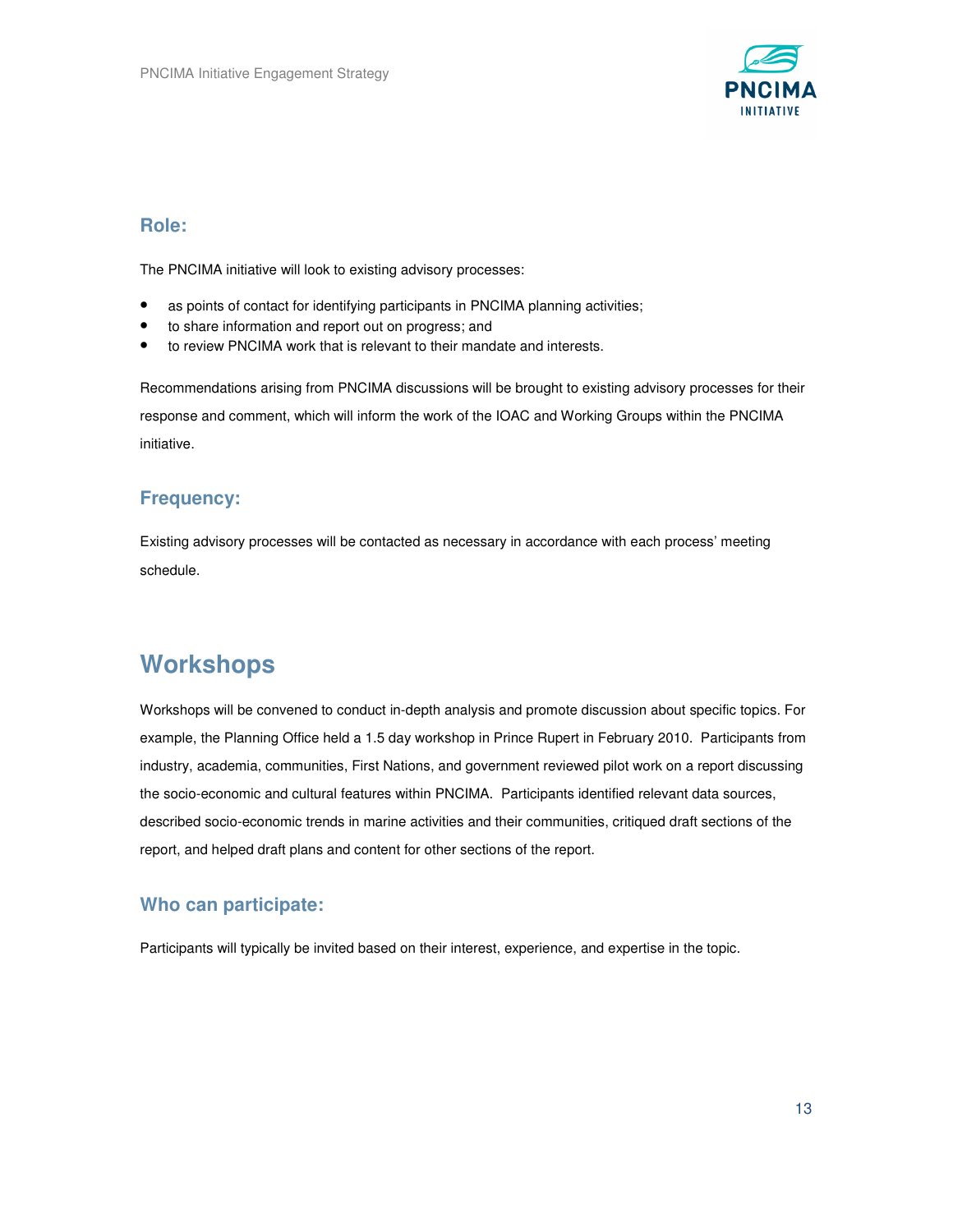

#### **Role:**

To share information, help in direction-setting, and/or provide advice on problem solving on selected topics. Input from workshops can inform or help scope the work of Working Groups and the IOAC.

### **Frequency:**

Workshops will be held on an as-needed basic. Workshops will likely be 1 to 3 day in-person meetings emphasizing interaction among attendees.

### **Written communications**

The PNCIMA Planning Office will use a range of methods to communicate with the public and solicit written feedback.

### **Who can participate:**

Anyone interested can sign up to receive information and updates from the Planning Office, and may send comments and questions to the Planning Office.

To sign up for information and updates, email or write to:

- info@pncima.org, or
- PNCIMA Coordinator, 401 Burrard Street, Vancouver BC, V6C 3S4

### **Role:**

Written communication to and from the public is intended to keep all interested individuals or groups up to date on the planning process, and to provide opportunities for their feedback.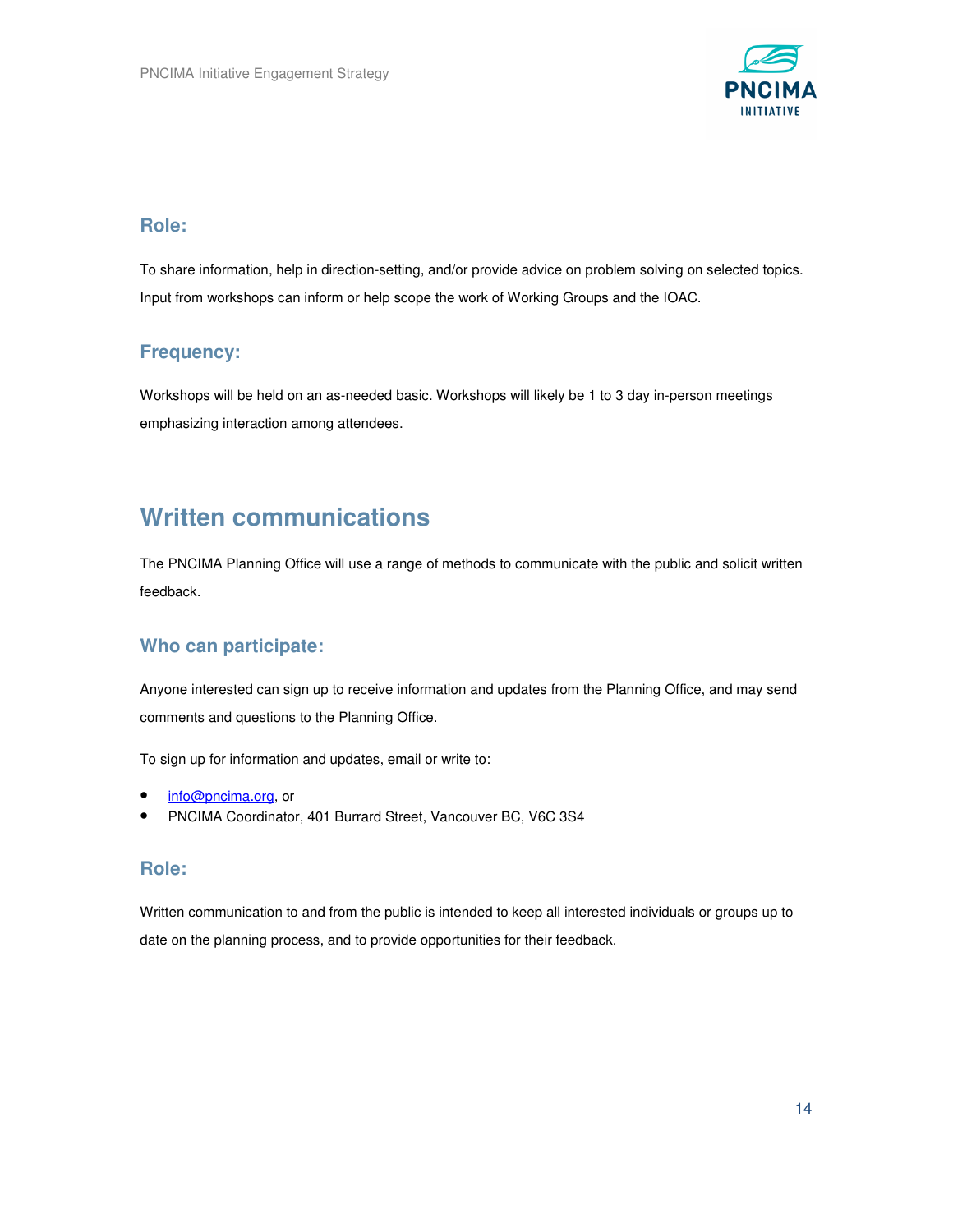

### **Ways of communicating:**

The PNCIMA website will serve as a central source of information for any interested person to keep up to date on the process and send in comments on draft products as they are available.

The website may also be used to conduct polls, surveys, and other mechanisms for gathering comments. Polls and surveys may be employed to invite public input on important planning issues. They can also be another way of gathering feedback on documents circulated for public review. Video webcasts will be used as education and feedback tools to allow for interaction and dialogue without the costs and time required to travel for face-to-face meetings.

The PNCIMA Planning Office will also make use of other means of communication to engage people, including word of mouth, mail-outs, newspaper articles and ads, and other means for distributing information in communities (e.g., libraries, post offices, Chambers of Commerce, DFO field offices, etc). To the extent possible, use of these different means of communication will be tailored to each community based on community feedback about what works best.

### **Frequency:**

Information, updates, and invitations for public review of documents will be circulated by the Planning Office on an ongoing basis. Individuals may send in comments or questions at any time during the planning process.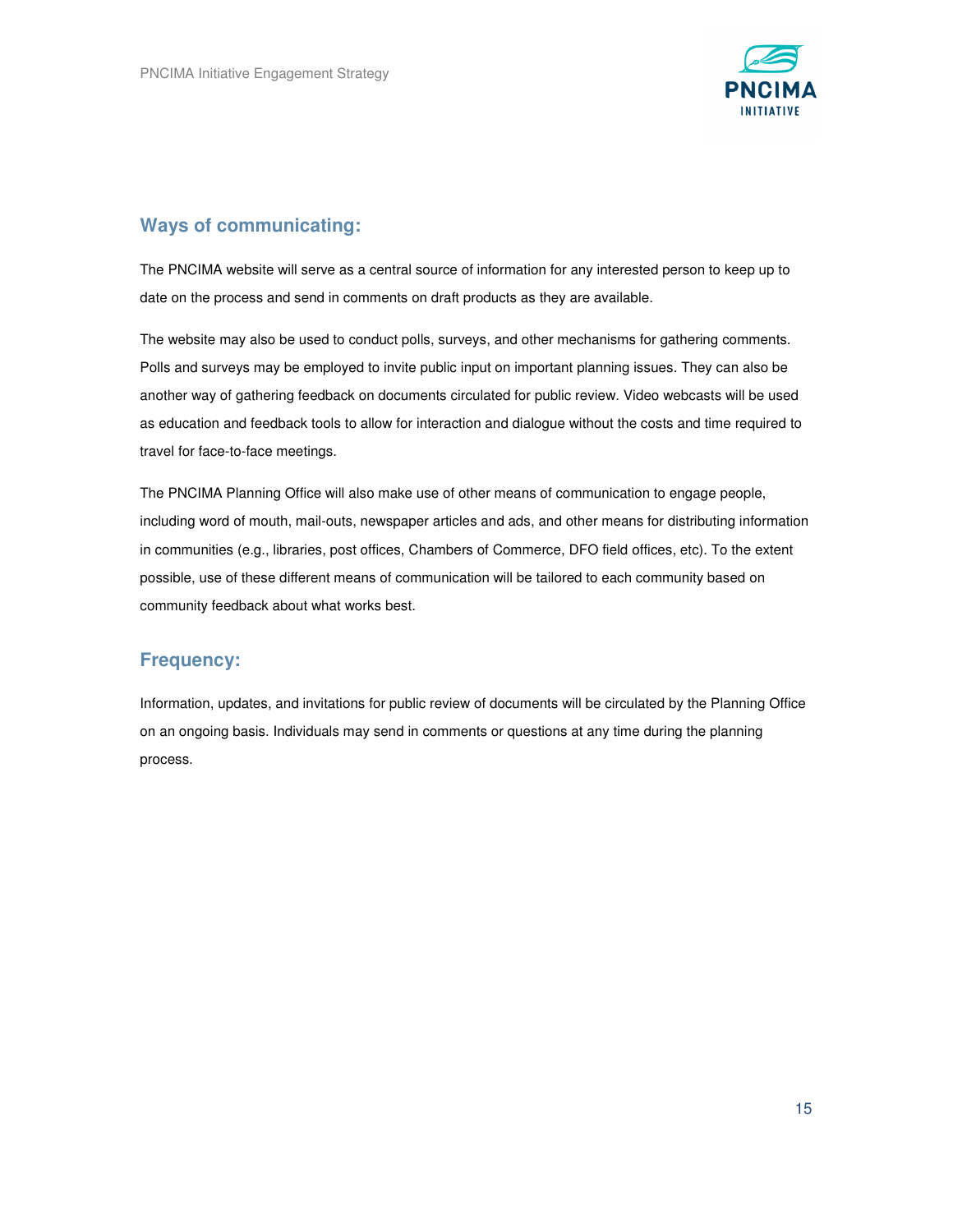

| If You                                                                                                                                                                                                                                                                                                                                            | Then you might participate through                                                                                                |
|---------------------------------------------------------------------------------------------------------------------------------------------------------------------------------------------------------------------------------------------------------------------------------------------------------------------------------------------------|-----------------------------------------------------------------------------------------------------------------------------------|
| Are interested in keeping updated on the<br>progress of PNCIMA planning from time to time<br>May provide occasional comments or input on<br>$\bullet$<br>aspects of PNCIMA planning electronically.<br>Are focused on other things and have little time<br>and attention that you are willing to give the<br>initiative.                          | The PNCIMA Website<br>Polls, surveys, and other mechanisms                                                                        |
| Are interested in keeping updated regularly on<br>the general progress of the PNCIMA planning, or<br>on specific planning topics<br>Are likely to provide comments or input on<br>$\bullet$<br>aspects of PNCIMA planning.<br>Are focused on other things but have some time<br>and attention that you are willing to give the<br>initiative.     | Polls, surveys, and other mechanisms<br>Website and submissions<br>Forums and Workshops                                           |
| Are participating in an existing sectoral advisory<br>$\bullet$<br>process or in an existing geographic planning<br>advisory process<br>Are likely to provide comments or input on<br>$\bullet$<br>aspects of PNCIMA planning.<br>Are focused on other things but have some time<br>and attention that you are willing to give the<br>initiative. | Existing advisory processes<br>Polls, surveys, and other mechanisms<br>Website and submissions<br>Forums and Workshops            |
| Could provide leadership to and from a sector or<br>$\bullet$<br>an existing advisory process<br>Have recognized expertise on a priority topic<br>$\bullet$<br>relevant to the initiative<br>Are willing to focus time and attention on a<br>regular basis towards the initiative.                                                                | Integrated Oceans Advisory Committee<br>$\bullet$<br><b>Working Groups</b><br>Existing advisory processes<br>Forums and Workshops |

Figure 3 - Participation Map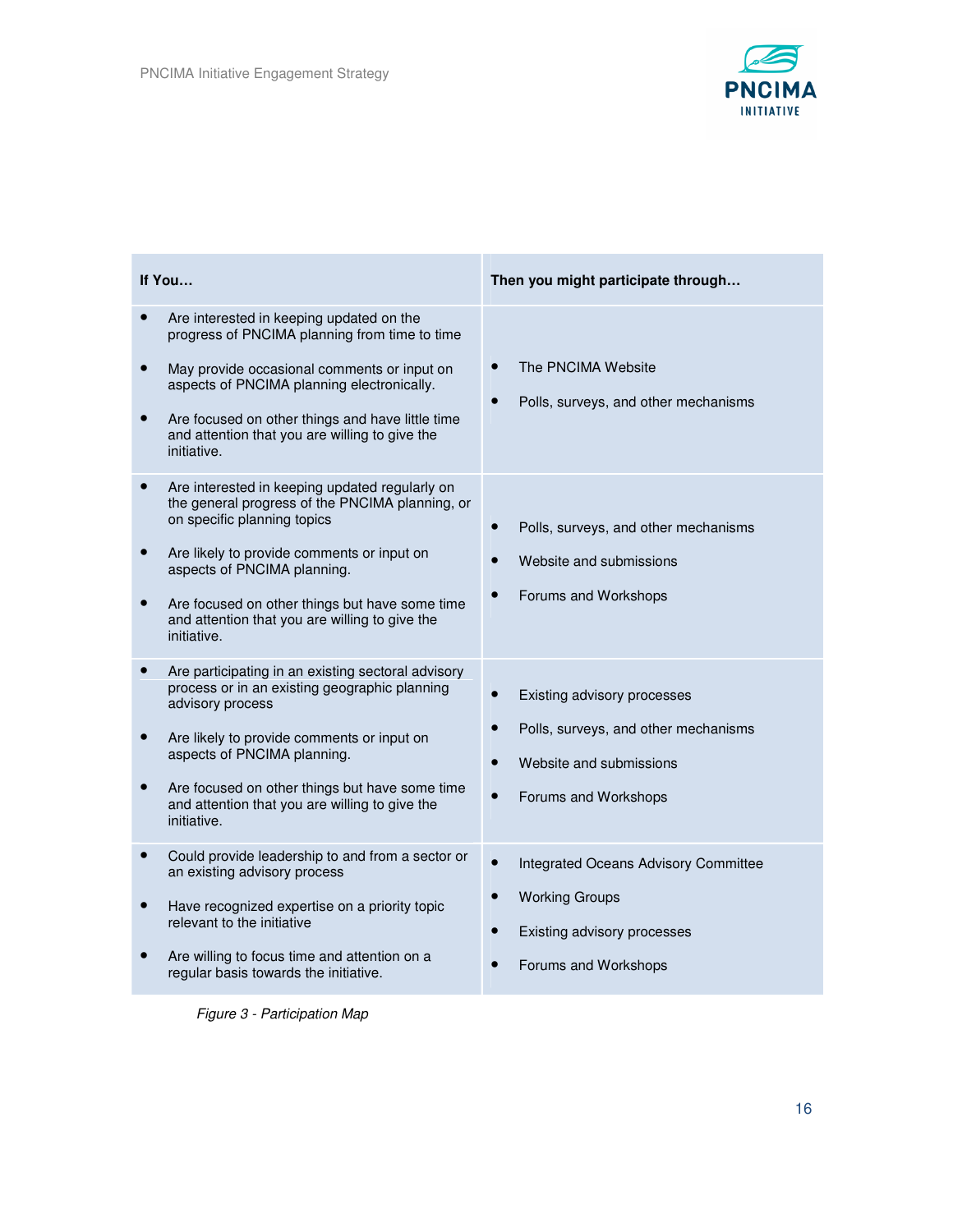

## **Linking the different options for participation**

This Engagement Strategy describes a number of different options, or mechanisms, to participate in the PNCIMA planning process. It will be important that these mechanisms are linked to each other, so that input from one informs another. This will be a key responsibility of the Planning Office. For example, as work with the IOAC and Working Groups progress, it will be presented for broader discussion and local-level refinement through the Sub-regional Advisory Forums.

The Planning Office is also responsible for assessing how well Working Group and IOAC advice accounts for feedback from broader public engagement, and for ensuring that this feedback is considered and reflected in the final synthesis and completion of the draft integrated management plan.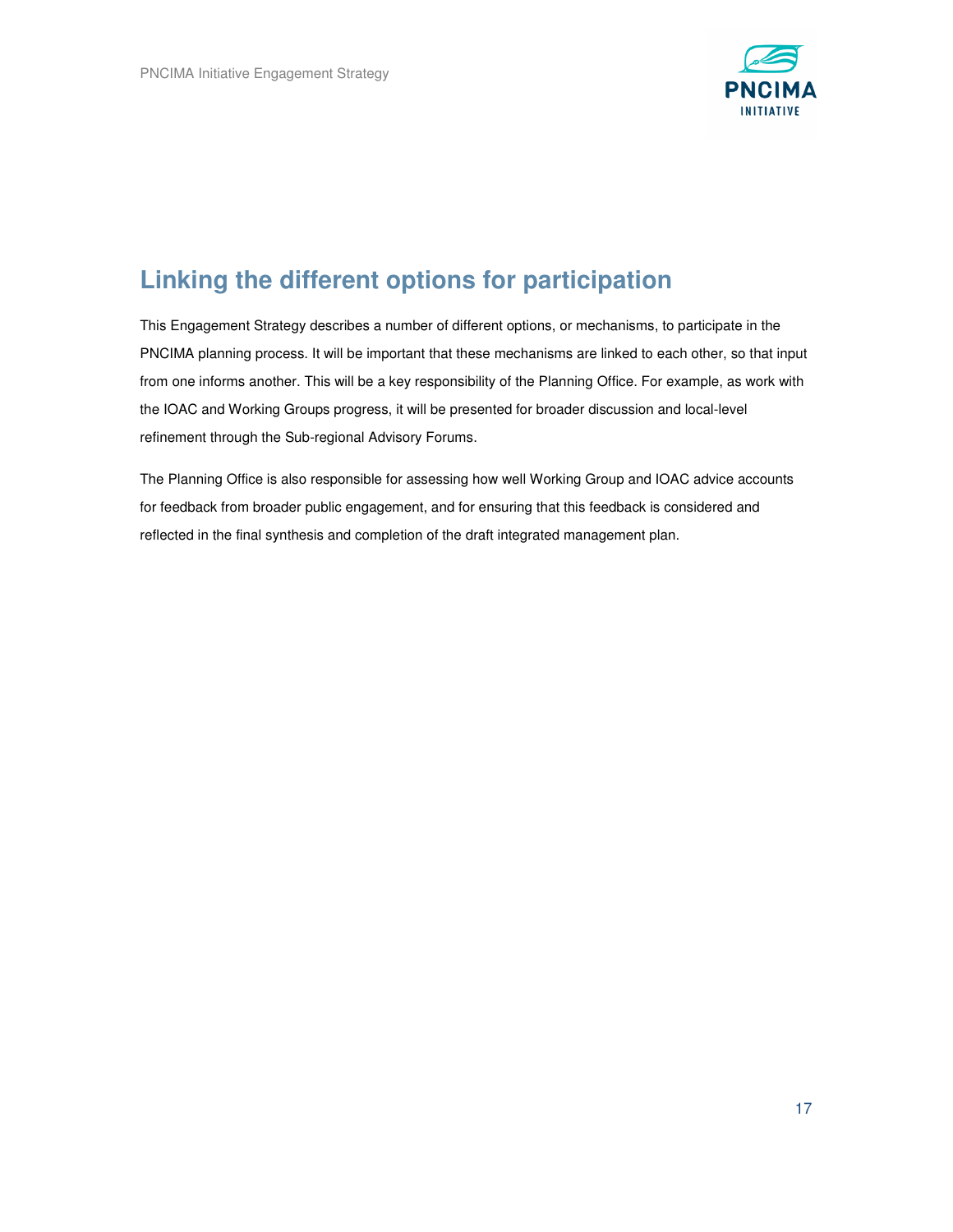

# **APPENDIX A: STAKEHOLDER INPUT TO PNCIMA PRINCIPLES**

Table 4 illustrates how the input received from stakeholders about principles has been translated into the principles proposed for the PNCIMA initiative.

| <b>Stakeholder input</b> | <b>Current principle</b>                                                                                                                                                                                                                                             |
|--------------------------|----------------------------------------------------------------------------------------------------------------------------------------------------------------------------------------------------------------------------------------------------------------------|
| Transparency             | Transparency: Recommendations will be made openly, with information and results<br>shared with all participants. Participants will provide their views openly with others<br>in a way that reflects their understanding of the needs and interests of their sector.  |
| Clarity                  |                                                                                                                                                                                                                                                                      |
| Accountability           |                                                                                                                                                                                                                                                                      |
| Inclusiveness            | Inclusiveness: A diversity of stakeholder interests will be included and engaged in a<br>meaningful way in the PNCIMA initiative and stakeholder interests will be<br>considered equally in all recommendations or decisions.                                        |
| <b>Interest Based</b>    |                                                                                                                                                                                                                                                                      |
| Collaborative            | Consensus: Participants in the PNCIMA planning process will seek to develop                                                                                                                                                                                          |
| Consistency              | recommendations through consensus.                                                                                                                                                                                                                                   |
| Responsiveness           | Efficiency: Issues will be addressed in a timely manner.                                                                                                                                                                                                             |
| Commitment               | Respect for existing authorities: Parties bring different authorities and mandates to<br>the PNCIMA initiative. The planning process will respect, and work to benefit from,<br>these authorities.                                                                   |
| Accessibility            | Accessibility: Reasonable steps will be taken to determine how stakeholders wish to<br>be engaged and to provide them with relevant, understandable information by<br>utilizing innovative technology and by providing a variety of opportunities for<br>engagement. |

Table 4 – PNCIMA initiative principles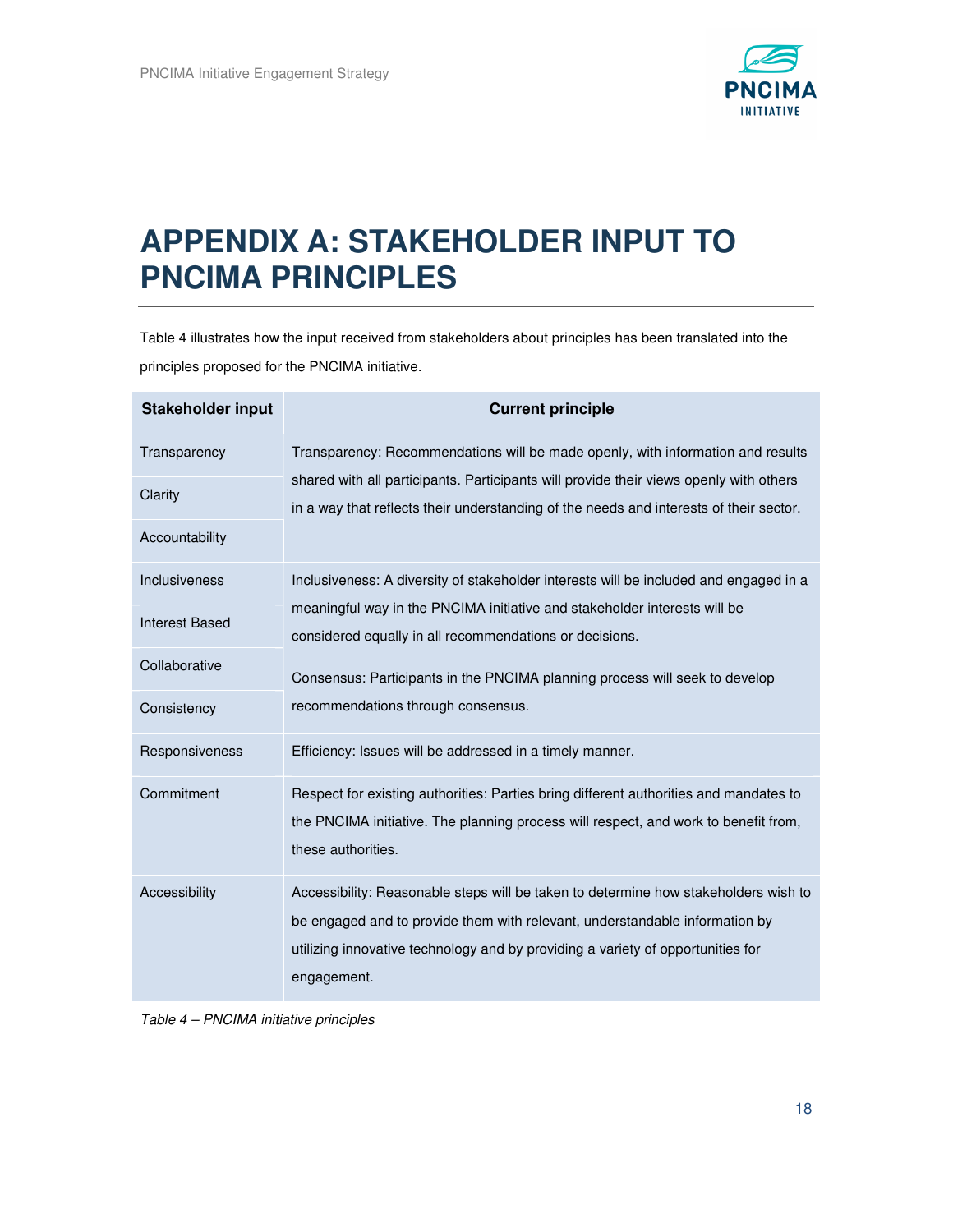

# **APPENDIX B: INTEGRATED OCEANS ADVISORY COMMITTEE COMPOSITION**

The IOAC will consist of participants from the breadth of marine sectors. In order to determine the number of participants from each sector, several factors were taken into consideration: (1) a small group size for the IOAC that can work effectively together, (2) the size and diversity of the sector, (3) the distinctiveness of perspective that each participant can bring to discussions, and (4) the degree of existing coordinating arrangements and cohesion within the sector.

- Commercial fish harvesting (2)
- $\bullet$  Local communities<sup>1</sup> (through Regional Districts) (4)
- Marine conservation (1)
- Marine recreation (other than fishing) (1)
- Marine tourism (1)

 $\overline{a}$ 

- Recreational fish harvesting (1)
- Renewable energy (1)
- Non-renewable energy (1)
- Shellfish and finfish aquaculture (1)
- Shipping and transportation (1)

Ex-officio participants from federal government agencies and First Nations will be designated to the IOAC by PNCIMA Steering Committee members to achieve ongoing dialogue, and to enable appropriate federal and First Nations participation based on relevant IOAC agenda items.

Records of IOAC meetings will be made publicly accessible to help ensure the transparency of the planning process.

Sectors will also identify one alternate for each participant on the IOAC. In order to ensure efficient and effective meeting environments, alternates will attend IOAC meetings when regular participants cannot attend.

<sup>&</sup>lt;sup>1</sup> One seat each is allocated for communities of Haida Gwaii, the north coast, the central coast, and northern Vancouver Island/adjacent mainland.